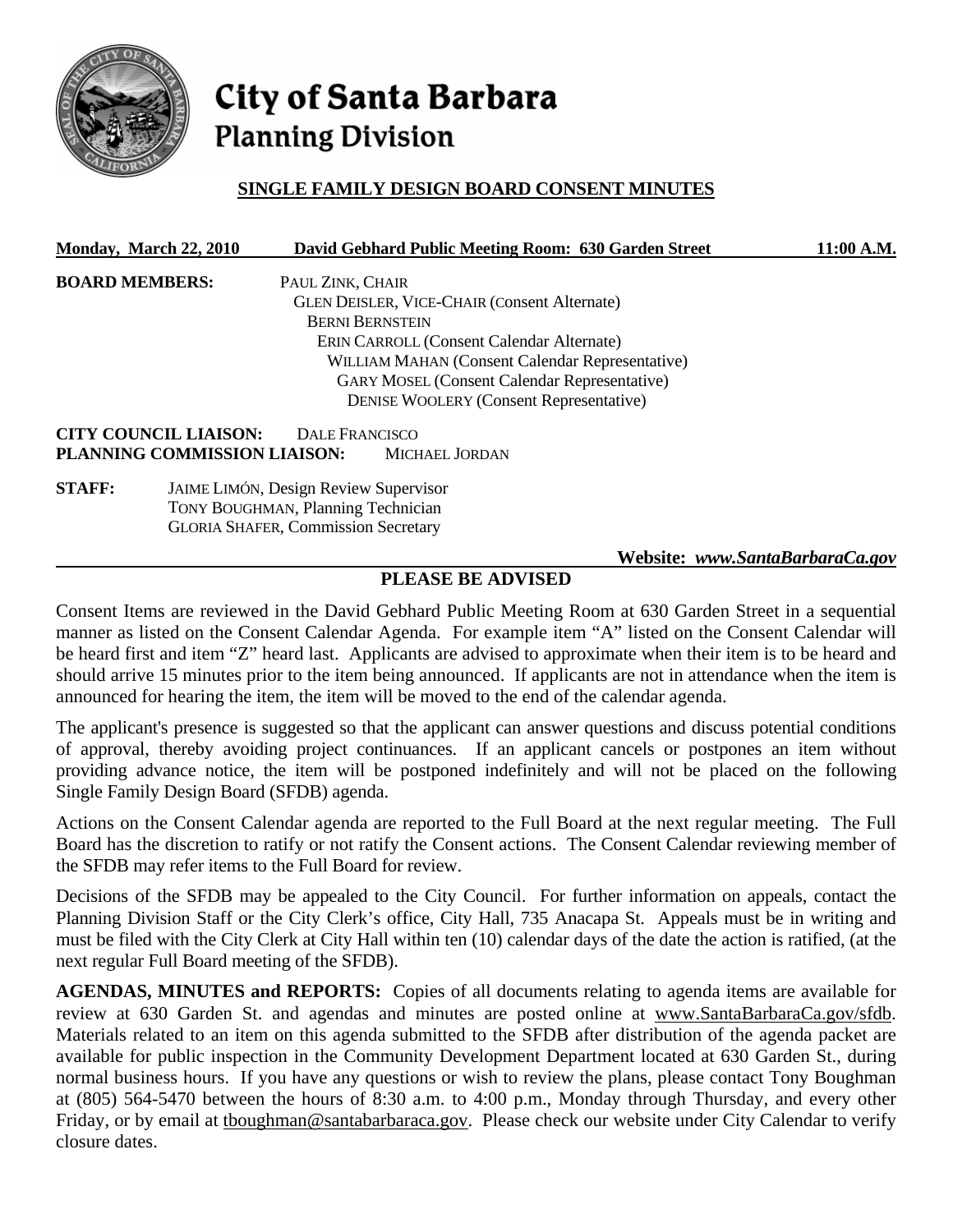**AMERICANS WITH DISABILITIES ACT:** In compliance with the Americans with Disabilities Act, if you need special assistance to gain access to, comment at, or participate in this meeting, please contact the Planning Division at (805) 564-5470. If possible, notification at least 48 hours prior to the meeting will enable the City to make reasonable arrangements in most cases.

**POSTING:** On Thursday, March 18, 2010, the Agenda was duly posted on the indoor and outdoor bulletin boards at the Community Development Department, 630 Garden Street, and online at www.SantaBarbaraCa.gov/sfdb.

**PUBLIC COMMENT:** Any member of the public may address the Single Family Design Board Consent Representative for up to two minutes on any subject within their jurisdiction that is not scheduled for a public discussion before the Board.

## **FINAL REVIEW**

## **A. 1002 COYOTE RD A-1 Zone**

| $021 - 062 - 001$         |
|---------------------------|
| MST2009-00293             |
| Michele D. Humboldt Trust |
| Don Swann                 |
|                           |

(Proposal to rebuild a house, garage and detached accessory building that were destroyed in the Tea Fire. The proposal consists of a 3,136 square foot two-story single-family residence with an attached 749 square foot three-car garage and the reconstruction of a 441 square foot detached accessory building. The proposed total of 4,340 square feet on the 1.07 acre lot in the Hillside Design District is 86% of the maximum guideline floor to lot area ratio.)

#### **(Final approval of landscaping is requested.)**

Final Approval as submitted of the landscaping. Review After Final Approved as submitted for the minor window change.

## **FINAL REVIEW**

#### **B. 197 LOMA MEDIA RD E-1 Zone**

| Assessor's Parcel Number: 019-261-023 |                          |
|---------------------------------------|--------------------------|
| <b>Application Number:</b>            | MST2006-00704            |
| Architect:                            | <b>Christine Pierron</b> |
| Owner:                                | Joseph and Ann Wanger    |
|                                       |                          |

(Proposal to no longer proceed with the previously approved project and architectural style. The current proposal will completely remodel the exterior, add a 424 square foot sunroom at the rear with a deck above, alter the exterior stairs and deck at the side of the house, and new planters, steps, and stone curb in the front. The existing landscaping, site walls, and grading will remain unaltered. The existing 2,371 square foot two-story single-family residence and detached 453 square foot garage are located on a 10,850 square foot lot in the Hillside Design District. The proposed total of 3,248 square feet on the 10,850 square foot lot in the Hillside Design District is 84% of the maximum floor to lot area ratio.)

Postponed one week.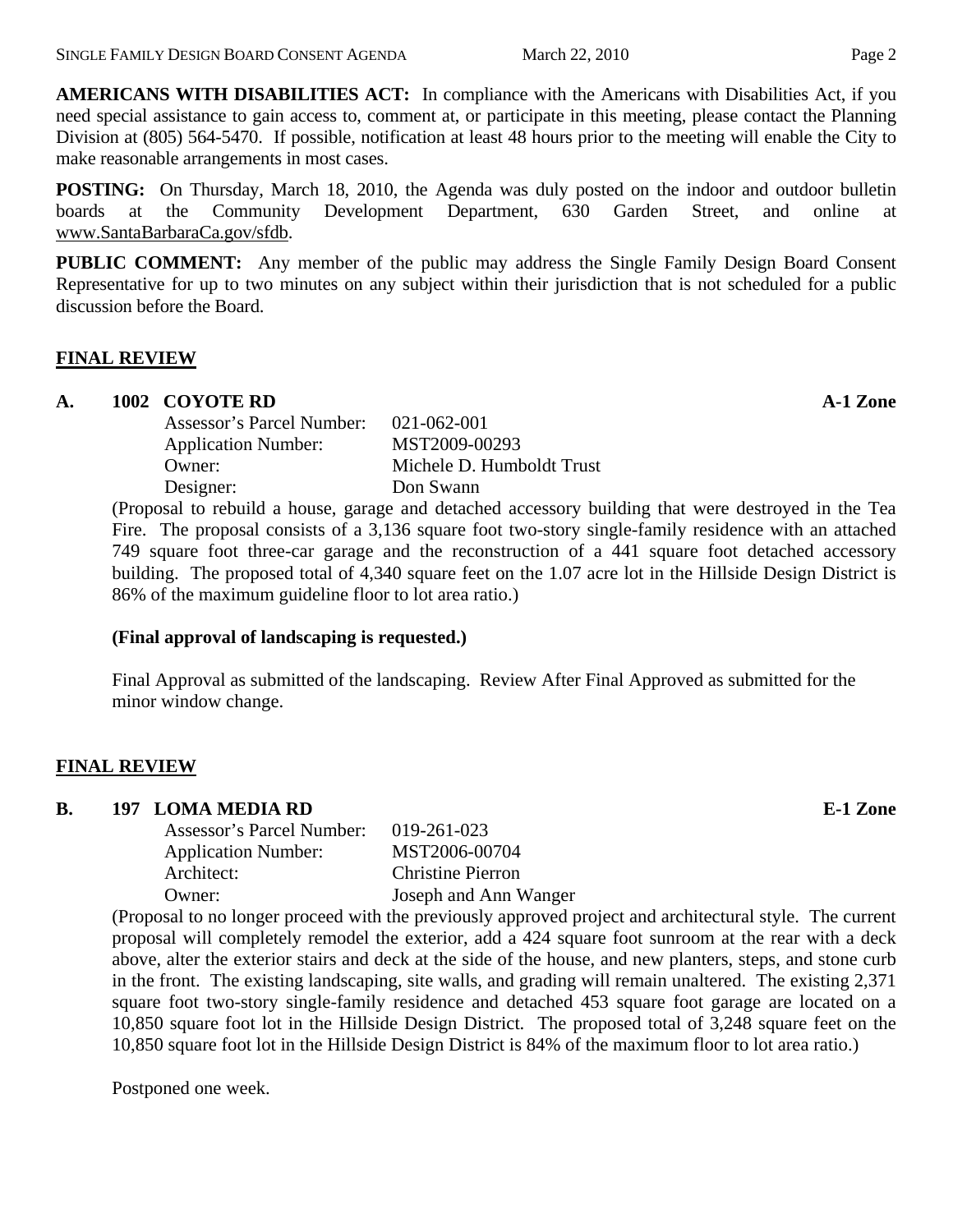# **NEW ITEM**

#### **C.** 112 CALLE BELLO **A-2** Zone

| Assessor's Parcel Number:  | 015-340-008       |
|----------------------------|-------------------|
| <b>Application Number:</b> | MST2010-00070     |
| Owner:                     | Gregory B. Thorpe |
| Architect:                 | Victor Schumacher |

(Proposal for a 336 square foot first-floor addition with patio above, a 32 square foot second-story addition, conversion of 152 square feet of garage to habitable space, and exterior alterations. The existing 2,893 square foot two-story single-family residence and attached 770 square foot three-car garage is located on a 1.15 acre lot in the Hillside Design District. The proposed total of 4,031 square feet is 80% of the maximum guideline floor to lot area ratio.)

## **(Action may be taken if sufficient information is provided.)**

Preliminary Approval with the finding that the Neighborhood Preservation Ordinance criteria have been met as stated in Subsection 22.69.050 of the City of Santa Barbara Municipal Code with the following comments: 1) the project provides high quality materials and architecture; the size, bulk, and scale is appropriate to the neighborhood; 2) provide a color board; 3) provide a cut sheet for exterior lighting and garage doors.

## **NEW ITEM**

## **D. 1304 PORTESUELLO AVE E-1 Zone**

| Assessor's Parcel Number:  | 049-252-030       |
|----------------------------|-------------------|
| <b>Application Number:</b> | MST2010-00078     |
| Owner:                     | Rod Gilbert Trust |
|                            |                   |

(Proposal to remove and replace wooden retaining walls with a CMU walls. The two walls total 100 feet in length and less than 4 feet in height. The project is in the backyard of the single-family residence located on an 11,495 square foot lot in the Hillside Design District and the project will abate violations in ENF2009-01331.)

#### **(Action may be taken if sufficient information is provided.)**

Final Approval with the finding that the Neighborhood Preservation Ordinance criteria have been met as stated in Subsection 22.69.050 of the City of Santa Barbara Municipal Code with conditions that the walls be tan colored split face block with Rosemary vines planted every 3 feet to trail over the walls.